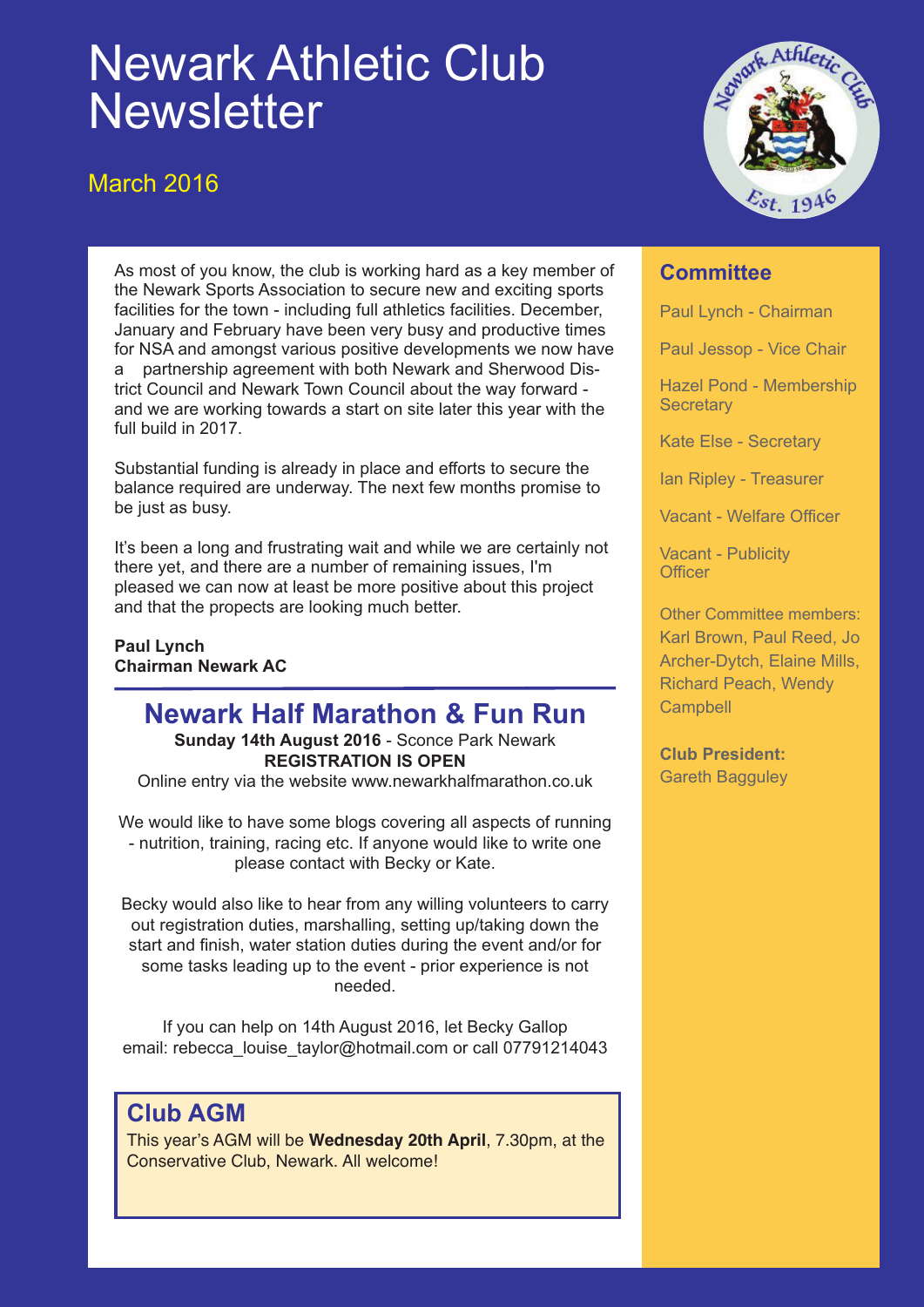### **Sportshall**

Congratulations and well done to u11g Ava Marshall, u11 boys Lockie Campbell, Peter Mckee and Lewis Gillooley-Rogers, U13g

Maisie Archer-Dytch, u13b Harris Campbell and u15g Katie Mackintosh, who were selected to represent Nottinghamshire at the Regional Sportshall final **Sunday 31st January.**



### **Boxing Day Handicaps**

Thank you to all those who ran and to Tim Bagguley for all his work to produce the handicaps which resulted in a lot of people crossing the line in quick succession.

**Newark AC Boxing Day Handicap** 

| POS.                     | name                  | Age       | Time  |  |  |  |  |
|--------------------------|-----------------------|-----------|-------|--|--|--|--|
| Men 4 laps/4km approx.   |                       |           |       |  |  |  |  |
|                          | 1 Doug Kelley         | <b>SM</b> | 13:43 |  |  |  |  |
|                          | 2 Thomas Hubbard      | u17M      | 13:50 |  |  |  |  |
|                          | <b>3 Martin Waite</b> | SM        | 14:13 |  |  |  |  |
| 4                        | <b>Tim Bagguley</b>   | <b>SM</b> | 14:20 |  |  |  |  |
| 5                        | <b>Ben Smith</b>      | u13B      | 14:40 |  |  |  |  |
|                          | 6 Lee Braithwaite     | SM        | 15:06 |  |  |  |  |
| 7                        | <b>Damian Davies</b>  | <b>SM</b> | 15:12 |  |  |  |  |
|                          | 8 Gareth Owens        | <b>SM</b> | 15:18 |  |  |  |  |
|                          | 9 Daniel Barrie       | <b>SM</b> | 15:36 |  |  |  |  |
|                          | 10 John Kellev        | <b>SM</b> | 15:57 |  |  |  |  |
|                          | 11 Carl Braithwaite   | <b>SM</b> | 16:17 |  |  |  |  |
|                          | 12 Jeremy Smith       | SM        | 17:05 |  |  |  |  |
|                          | 13 Robert Orgill      | SM        | 17:15 |  |  |  |  |
|                          | 14 Thomas Braithwaite | u13B      | 17:50 |  |  |  |  |
|                          | 15 Jeremy Reichelt    | <b>SM</b> | 18:39 |  |  |  |  |
|                          | 16 Grahame Kellev     | <b>SM</b> | 18:57 |  |  |  |  |
|                          | 17 Richard Peach      | <b>SM</b> | 19:11 |  |  |  |  |
|                          | 18 John Combie        | <b>SM</b> | 19:21 |  |  |  |  |
|                          | 19 Martin Dickenson   | <b>SM</b> | 19:28 |  |  |  |  |
|                          | 20 Liam Bagguley      | <b>SM</b> | 20:00 |  |  |  |  |
|                          | 21 Steve Needham      | <b>SM</b> | 20:15 |  |  |  |  |
|                          | 22 Paul Lynch         | <b>SM</b> | 20:19 |  |  |  |  |
|                          | 23 David Gill         | <b>SM</b> | 20:29 |  |  |  |  |
|                          | 24 Pete Tatton        | <b>SM</b> | 25:14 |  |  |  |  |
|                          | 25 Colin Green        | <b>SM</b> | 25:15 |  |  |  |  |
|                          | 26 Andy Watts         | <b>SM</b> | 27:30 |  |  |  |  |
| Women 3 laps/3km approx. |                       |           |       |  |  |  |  |
|                          | 1 Anna Smith          | u15G      | 10:58 |  |  |  |  |
|                          | 2 Becky Taylor        | <b>SW</b> | 11:35 |  |  |  |  |
|                          | 3 Cloe Hubbard        | SW        | 11:55 |  |  |  |  |
|                          | 4 Amber Owens         | u17W      | 11:59 |  |  |  |  |
| 5                        | Jill Postlewaite      | SW        | 12:47 |  |  |  |  |
| 6                        | <b>Tilly Owens</b>    | u15G      | 12:56 |  |  |  |  |
| 7                        | <b>Lauren Owens</b>   | u15G      | 13:20 |  |  |  |  |
| 8                        | Maisie Archer-Dytch   | u13G      | 13:22 |  |  |  |  |
| ۹                        | <b>Lauren Davies</b>  | u15G      | 14:40 |  |  |  |  |
|                          | 10 Janet Davies       | <b>SW</b> | 15:03 |  |  |  |  |
|                          | 11 Rachel Chrispin    | SW        | 15:49 |  |  |  |  |
|                          | 12 Kate Fisher        | SW        | 16:02 |  |  |  |  |
|                          | 13 Faye Hemingway     | SW        | 17:23 |  |  |  |  |
|                          | 14 Sue Needham        | SW        | 18:04 |  |  |  |  |
|                          | 15 Kirsty Watson      | SW        | 20:30 |  |  |  |  |
|                          |                       |           |       |  |  |  |  |

#### **Newark AC Boxing Day Handicap 2015 Time per lap**

|   | os. Name               | Laps           | Age       | Time/lap |
|---|------------------------|----------------|-----------|----------|
|   | 1 Doug Kelley          | 4              | SM        | 03:26    |
|   | 2 Thomas Hubbard       | 4              | u17M      | 03:28    |
|   | <b>3 Martin Waite</b>  | 4              | <b>SM</b> | 03:33    |
|   | 4 Tim Bagguley         | 4              | SM        | 03:35    |
|   | 5 Anna Smith           | з              | u15G      | 03:39    |
| 6 | <b>Ben Smith</b>       | 4              | u13B      | 03:40    |
|   | 7 Lee Braithwaite      | 4              | <b>SM</b> | 03:47    |
|   | <b>8 Damian Davies</b> | 4              | <b>SM</b> | 03:48    |
| 9 | <b>Gareth Owens</b>    | 4              | <b>SM</b> | 03:49    |
|   | 10 Becky Taylor        | з              | SW        | 03:52    |
|   | 11 Daniel Barrie       | 4              | <b>SM</b> | 03:54    |
|   | 12 Cloe Hubbard        | 3              | SW        | 03:58    |
|   | 13 John Kelley         | 4              | SM        | 03:59    |
|   | 14 Amber Owens         | з              | u17W      | 04:00    |
|   | 15 Amelia Chrispin     | 2              | u11G      | 04:02    |
|   | 16 Carl Braithwaite    | 4              | SM        | 04:04    |
|   | 17 Jill Postlewaite    | 3              | <b>SW</b> | 04:16    |
|   | 18 Jeremy Smith        | 4              | <b>SM</b> | 04:16    |
|   | 19 Tilly Owens         | 3              | u15G      | 04:19    |
|   | 20 Robert Orgill       | 4              | <b>SM</b> | 04:19    |
|   | 21 Lauren Owens        | з              | u15G      | 04:27    |
|   | 22 Maisie Archer-Dytch | з              | u13G      | 04:27    |
|   | 23 Thomas Braithwaite  | 4              | u13B      | 04:28    |
|   | 24 Jeremy Reichelt     | 4              | <b>SM</b> | 04:40    |
|   | 25 Grahame Kelley      | 4              | <b>SM</b> | 04:44    |
|   | 26 Richard Peach       | 4              | <b>SM</b> | 04:48    |
|   | 27 John Combie         | 4              | <b>SM</b> | 04:50    |
|   | 28 Martin Dickenson    | 4              | <b>SM</b> | 04:52    |
|   | 29 Lauren Davies       | 3              | u15G      | 04:53    |
|   | 30 Liam Bagguley       | 4              | <b>SM</b> | 05:00    |
|   | 31 Janet Davies        | з              | <b>SW</b> | 05:01    |
|   | 32 Steve Needham       | 4              | <b>SM</b> | 05:04    |
|   | 33 Paul Lynch          | 4              | <b>SM</b> | 05:05    |
|   | 34 David Gill          | 4              | <b>SM</b> | 05:07    |
|   | 35 Rachel Chrispin     | з              | SW        | 05:16    |
|   | 36 Kate Fisher         | 3              | <b>SW</b> | 05:21    |
|   | 37 Jasmine Braithwaite | $\overline{2}$ | u11G      | 05:41    |
|   | 38 Faye Hemingway      | 3              | SW        | 05:48    |
|   | 39 Sue Needham         | 3              | <b>SW</b> | 06:01    |
|   | 40 Pete Tatton         | 4              | <b>SM</b> | 06:18    |
|   | 41 Colin Green         | 4              | <b>SM</b> | 06:19    |
|   | 42 Kirsty Watson       | з              | SW        | 06:50    |
|   | 43 Andy Watts          | 4              | <b>SM</b> | 06:53    |

#### **Keep in touch** www.newarkathletics.co.uk

Join us on **facebook** 

### **Useful websites**

www.lincsathletics.org.uk www.northmidsxcleague.co.uk www.noeaa-athletics.org.uk www.notts-minileague.co.uk www.nottsaaa.org www.therunningbug.co.uk

### **Track and Field Rankings**

www.thepowerof10.info

**Time** 

08:04

11:23

 $|$  Age

 $u11G$ 

u11G

**Name** Under 11 2 laps/2km approx.

1 Amelia Chrispin

2 Jasmine Braithwaite

Pos.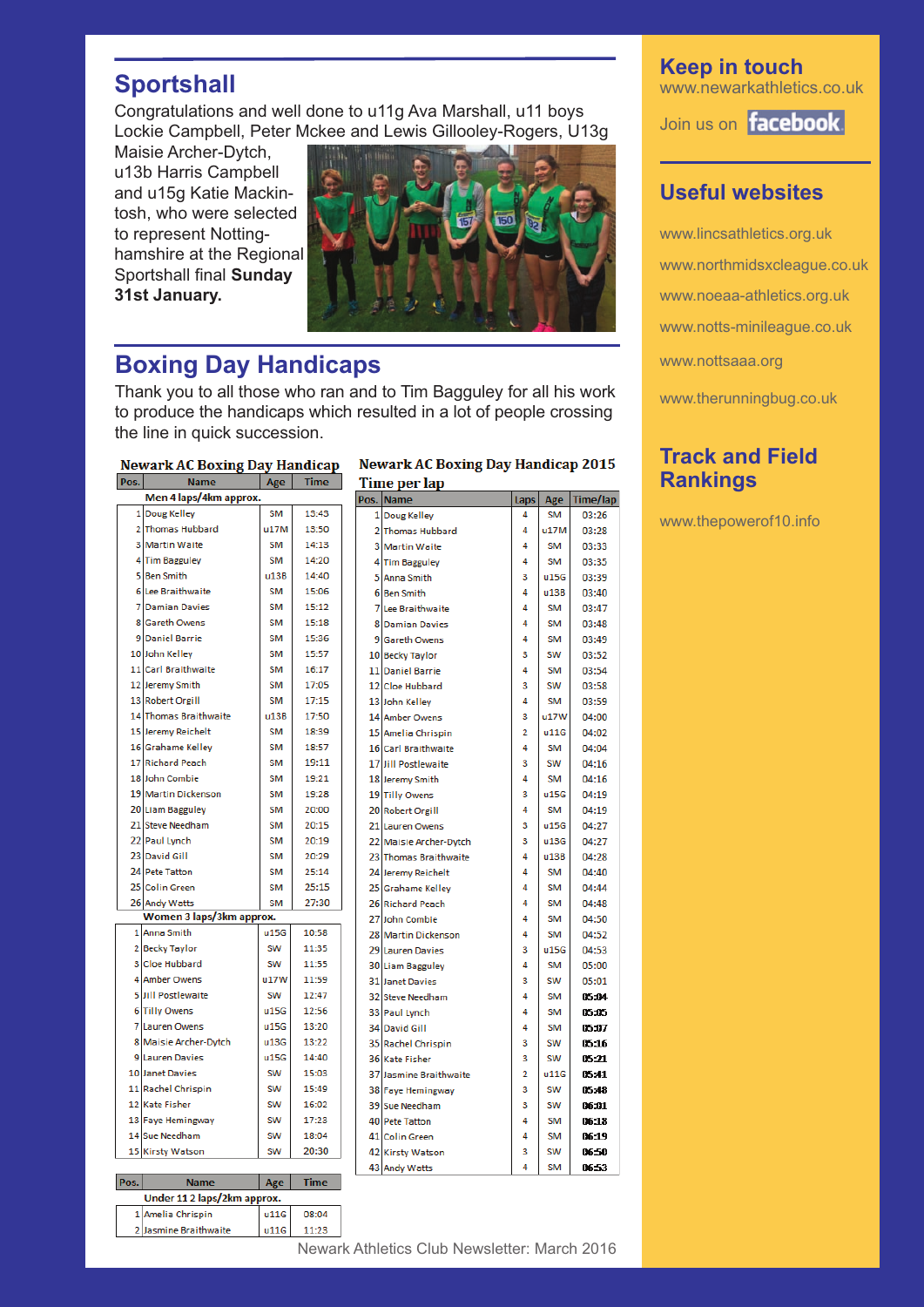### **North Midlands League**

Due to a clash with the Lincolnshire Schools' Cross Country Championships, the Newark contingent was smaller than usual at the final North Midland league fixture of the season.

Ben Smith won the u13 boys race becoming u13 boys league champion.

In the u11g/b combined race Amelia Chrispin finished 8th. Harriet Barker was 10th in the u13g race. In the ladies race Becky Gallup finished 14th Martin Waite led home the men's team coming 48th closely followed by Thomas Hubbard 51st these two were backed up by Tim Bagguley 68th, Gareth Owens 142nd, Rob Orgill 194th, John Compton 239th and Grahame Kelly 247th.



### **Cross Country County Championships**

The Nottinghamshire County Cross Country Champs took place on Saturday 9th Jan at Shipley Park Heanor and didn't disappoint with its usual provision of mud glorious mud but it was a golden day for Newark AC with 4 individual gold medals, 1 team gold and 1 team bronze.

#### **U11g 4th team**

1st Amelia Chrispin, 25th Evie Archer-Dytch and 27th Brooke Robinson

#### **U13g 3rd team**

8th Maisie Archer-Dytch, 12th Harriet Barker, 13th Chloe Goulding and 21st Alice Gibbs

#### **U15g 1st team**

1st Anna Smith, 4th Laura Burles, 5th Laura Bates and 17th Lauren Mills

#### **U17w**

1st Lauren Miller and 4th Ellie **White** 

#### **Snr women**

6th Rebecca Gallup (Taylor) **U11b 5th team**

8th Lewis Gillooley-Rogers, 18th Duncan Monaghan, 25th Arthur Summerfield and 30th Peter McKee

#### **U13b**

1st Ben Smith and 12th Angus McCallion **U17m** 5th Aaron Goulding



#### **Team Managers**

Sports Hall - Wendy Campbell

Mini League Cross Country - Jo Archer Dytch

Notts Mini League Track and Field - Jeremy Smith

Lincs League - Gareth and Sally Owens

Northern Mids Cross Country - Vacant

Primary School Cross Country Relays - Kelly Haywood/Stuart College

County, Midlands and National Cross Country - (Juniors) vacant, (U17/U20/senior) - Richard Peach

YDL - Jeremy Smith

Northern League- Richard Peach

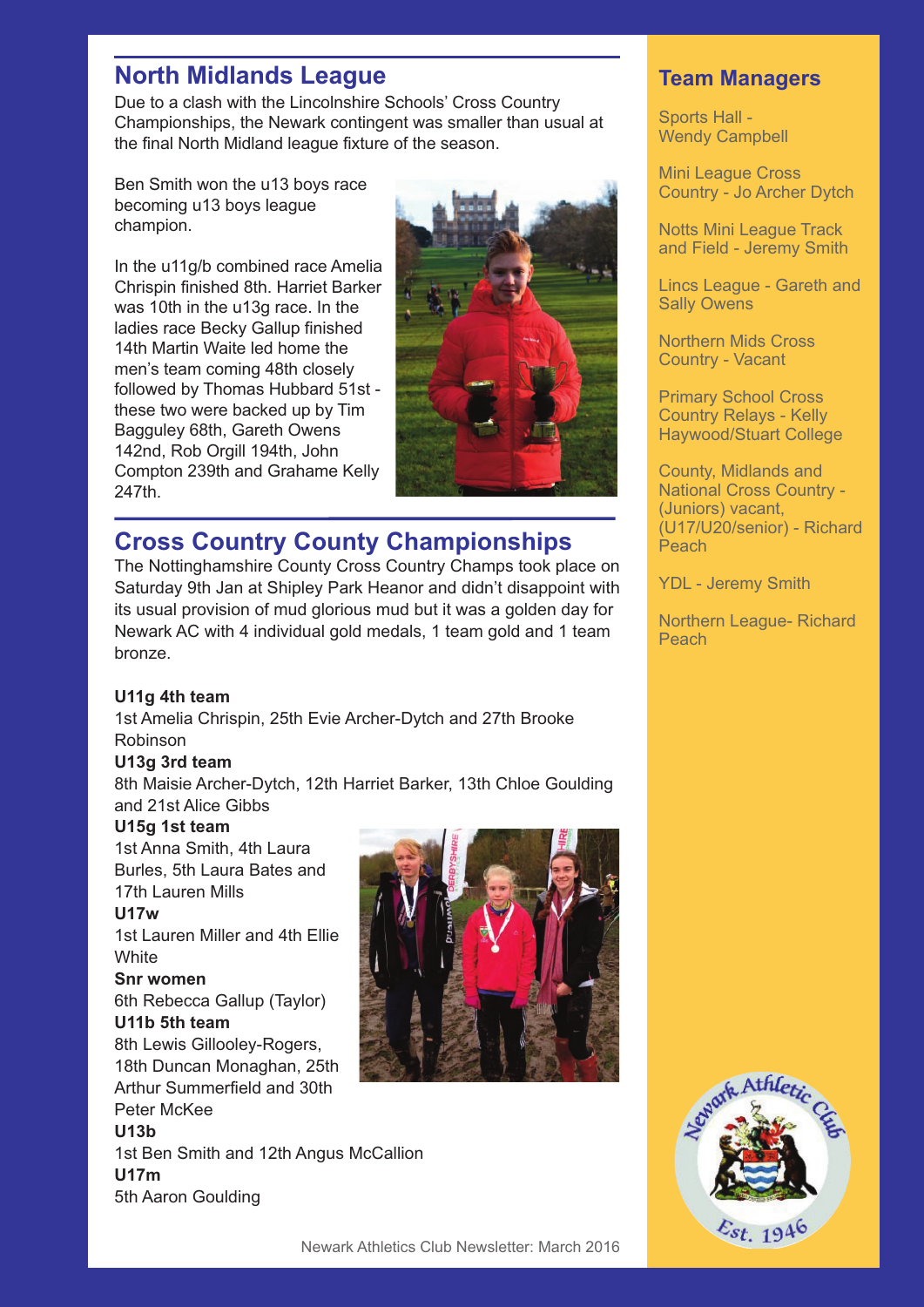#### **Snr men**

40th Tim Bagguley, 62nd Lee Braithwaite, 67th Carl Braithwaite and 104th Rob Orgill

The Lincolnshire County Cross Country Champ took place at Biscathorpe on Sunday 10th Jan. Compared with the quagmire at Heanor the course was relatively dry in most places. However, its location in the Lincolnshire Wolds meant that it was all up or downhill across mainly rough grassland – also a swollen brook above knee level to negotiate at least twice on each lap.

#### **U15g**

4th Tilly Owens and 5th Lauren Owens **U15b**  1st Max Cawthra **U17w** 2nd Olivia Mathias and 5th Amber Owens **U20 Men**  7th Tom Hubbard **Snr Women** 7th Cloe Hubbard **Snr Men**  6th Linton Taylor **Vet Men** 15th Gareth Owens

The nine athletes who qualified at Shipley Park wil be joined by the nine from Lincs for the National Inter Counties Championships in Birmingham on **12th March**.

### **National Cross Country Champonships**

Whilst for some of the club members it was their first experience of a 'National', for our club president Gareth Bagguley it was his 45th consecutive appearance but as an official these days, rather than a competitor.

The course was undulating and sticky underfoot but the day was dry. The Owens family recorded a club first when the whole family turned out in their respective age groups.

Highlight of the day was a solid 28th place for British international triathlete Olivia Mathias in the u17 women's race and backed up by Amber Owens 80th ,Lauren Miller 102nd and Ellie White 143rd the team finished 9th



The men's team finished 96th, led home by Tim Bagguley in 781st, Howard Leek 965th, Lee Braithwaite 996th, Carl Braithwaite 1037th, Gareth Owens 1097th, Daniel Barrie 1126th, Rob Orgill 1504th.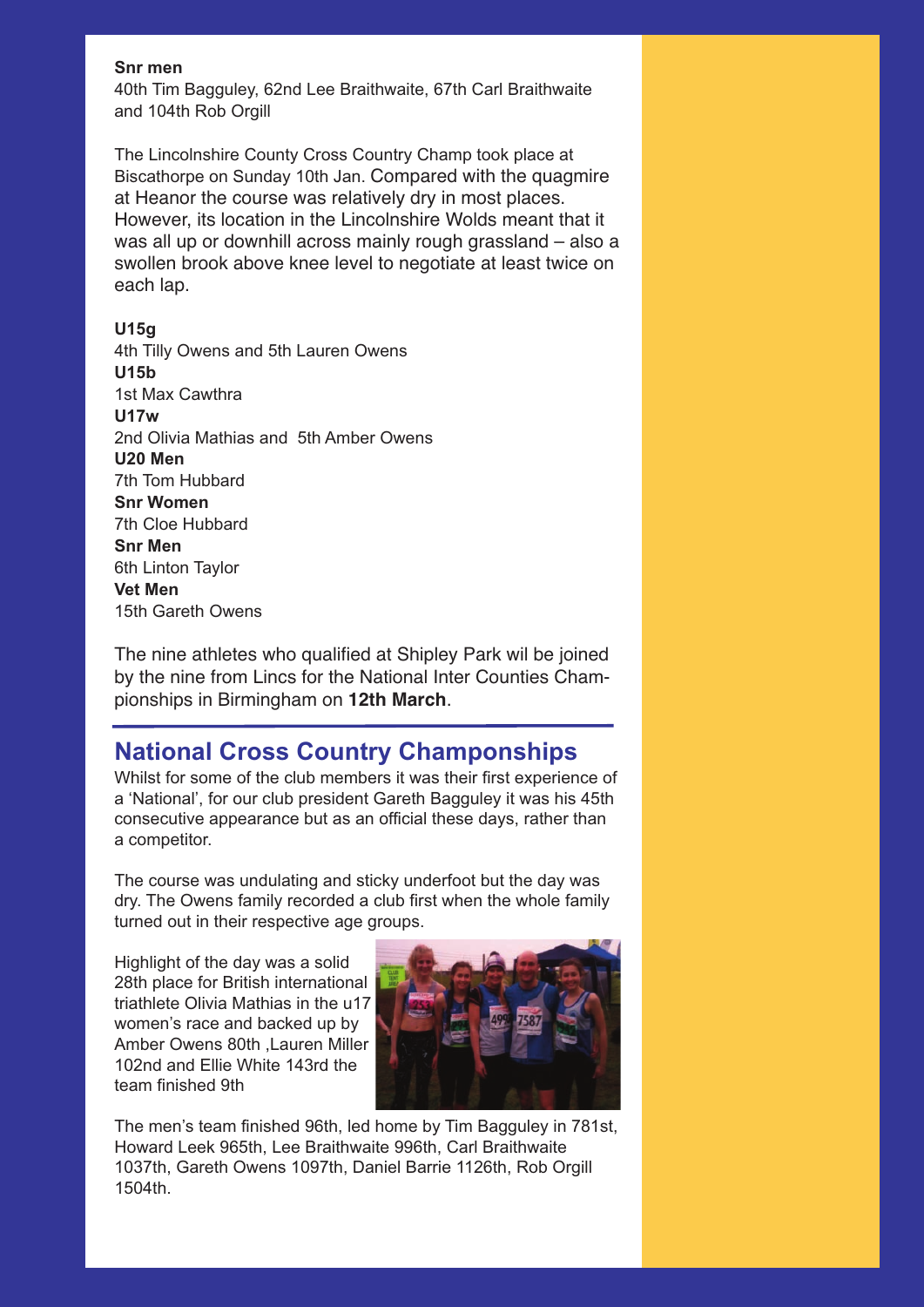U13 girls

Cloe Goulding 266th, Katie Davies 353rd, Maisie Archer- Dytch 388th

U15 girls Eleanor Miller 171st,Tilly Owens 173rd, Lauren Owens 238th

Senior women Becky Gallup 142nd, Sally Owens 727th

U13boys Lewis Gillooley-Rogers 297th, Thomas Braithwaite 390th, Duncan Monaghan 398th

### **Midlands**

The original venue of Stafford Common was declared unfit to run on due to waterlogging and so the Newark contingent made the relatively short trip to the rearranged venue of Prestwold Hall near Loughborough.

The undulating pasture land course was sticky underfoot with some muddy patches and provided a true test of stamina. It was one of Newark's best days overall at this level of competition with Anna Smith U15 girls and Max Cawthra u15 boys finishing just short of the podium in 4th place in their respective races, Ben Smith finishing 6th in the u13b race and two of the teams finishing in the top six.

U13g 10th team

Maisie Archer-Dytch 57th 16.19, Chloe Goulding 66th 16.45 Katie Davies 88th 18.26 and Alice Gibbs 94th 19.5

#### U15g 5th team

Anna Smith 4th 19.26, Laura Burles 12th 20.29, Eleanor Miller 51st 22.52, Lauren Mills 67th 23.45, Tilly Owens 69th 23.55, Lauren Owens 70th 23.57 and Freya White 81st 25.17

#### U17g 6th team

Amber Owens 14th 23.26, Lauren Miller 16th 23.37, Ellie White 32nd 25.45 and Jasmine Howlett 37th 26.16

Women Becky Gallup 39th 32.55 and Chloe Hubbard 49th 34.06



U13b Ben Smith 6th 13.14 and Angus McCallion 74th 15.51

U15b - Max Cawthra 4th 17.31

U17m - Aaron Goulding 30th 25.58

U20m - Thomas Hubbard 23rd 28.44

Men - Tim Bagguley 143rd 48.10, Gareth Owens 231st 52.40 and Rob Orgill 299th 58.41

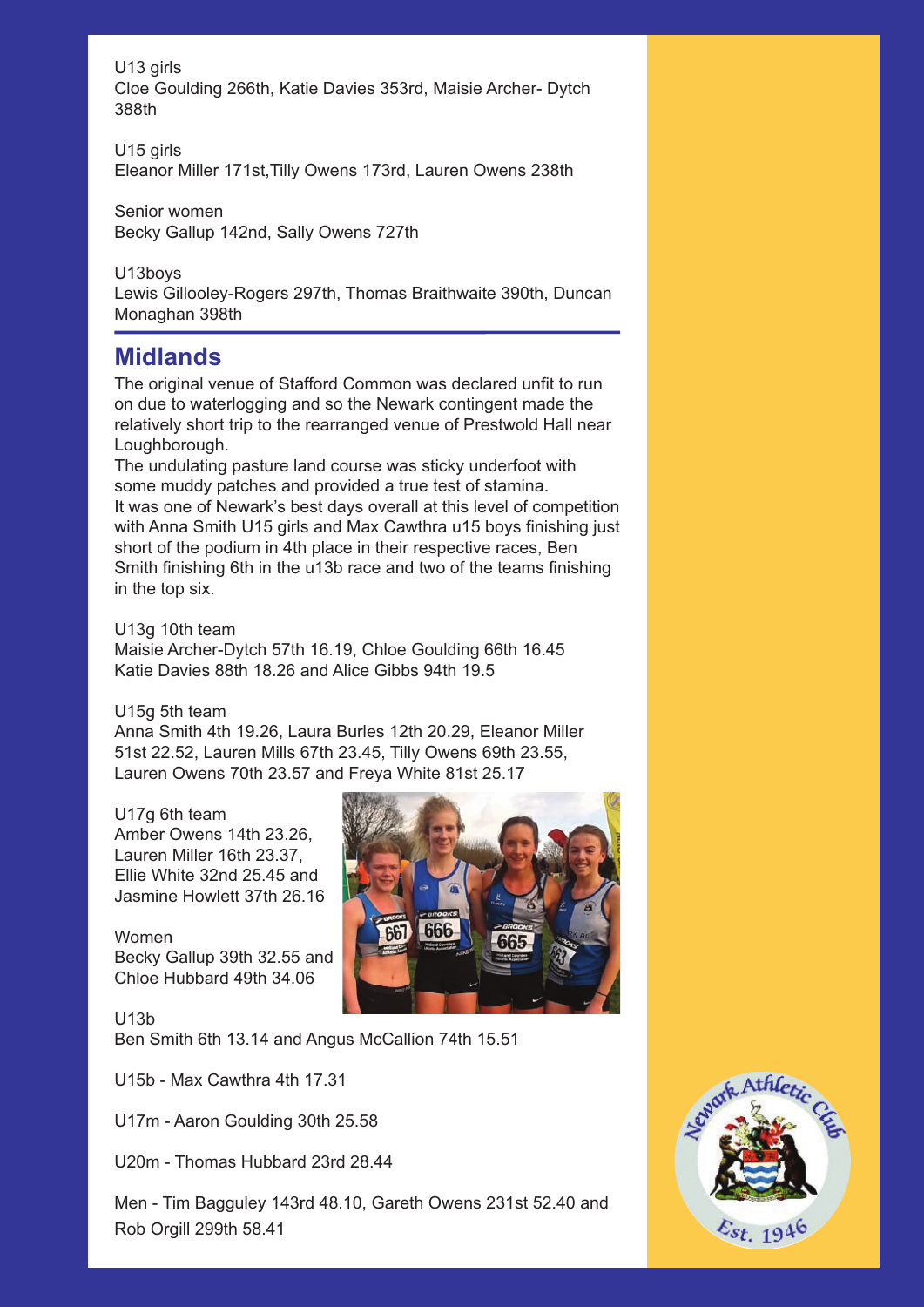### **Mini League Cross Country Results**

There was some great running, **Sunday 21st February**, from our junior members around a challenging course in muddy and windy conditions at Rushcliffe Country Park. Newark AC finished in a strong second place overall at this, the fifth and final Notts Cross Country Mini League of the season.

Another stand out performance from u11girl Amelia Chrispin ensured her 4th win of the series and overall individual gold, followed home by team mates Niamh Monaghan, narrowly missing out on bronze, in 11th place today and Evie Archer Dytch 27th.

Under 11 boys team on the day were Lewis Gillooley-Rogers 12th, Duncan Monaghan 16th and Arthur Summerfield 26th giving the team overall second place for the series.

Our largest team, the u13 girls, ran a strong race with Harriet Barker home 10th, Maisie Archer-Dytch 11th, Katie Davies 15th, Catherine Booth 19th and Alice Gibbs 25th.

Individual medals are based on the best scores of four out of five races, so although Ben and Anna Smith weren't available to run on the day, they won u13 boys and u15 girls individual gold. U15g Laura Burles won overall bronze and the remaining u15 girls secured team gold, Laura Burles home 2nd, Eleanor Miller 4th, Lauren Mills 7th and Tilly and Lauren home together joint 8th.

Max Cawthra ran a fabulous race and led from the front throughout winning u15 boys silver medal for the season with team mate Jake Ludlam 16th.



### **East Midlands Mini Marathon**

Congratulations to u13b Ben Smith and u15g Anna Smith who both qualified to run in London on **Sunday 24th April** after coming 2nd and 4th respectively.

And well done to our other young athletes who competed on the day; Laura Burles 12th Tilly Owens 25th, Lauren Owens 26th and u17w Amber Owens 13th.

Newark Athletics Club Newsletter: March 2016

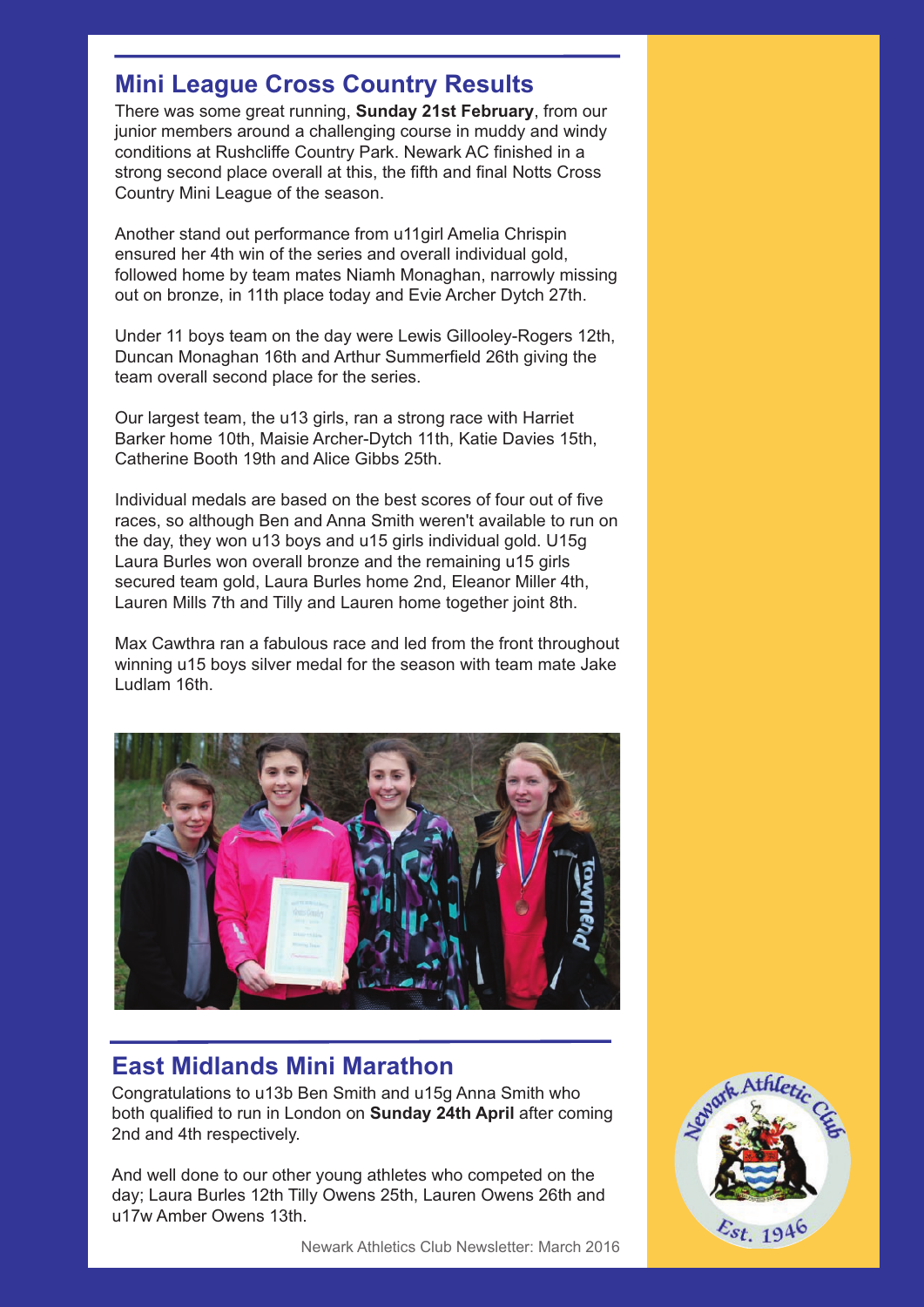### **School Cross Country**

Newark Athletic club members had a very good day at the Nottinghamshire schools' cross country championships on Saturday 6th February at Wollaton Park, Nottingham running for their different districts depending on where in the county they go to school.

The park land course was very wet underfoot and the day itself was wet and windy. All those who finished in the first 8 go forward to race at the English Schools championship on the same course on **Saturday 4th March.**

The outstanding run of the day came from Anna Smith in the year 8/9 girls race which she won very convincingly by around 2 minutes. Amelia Chrispin won the year 7 girls race with Katy Edinborough 6th and Harriet Barker 7th.

Ben Smith was 3rd in the year 8/9 boys with Alex Evans 30th. Lauren Miller finished 4th in year 10/11 girls followed home by Laura Burles 5th, Eleanor Miller 8th and Lauren Mills 16th. Ellie White finished 2nd in year 12/13 girls and Aaron Goulding 4th in the year 10/11 boys.



Amber Owens and Max Cawthra had very good runs in the Anglian

Schools Cross Country race at Boston, also on Saturday, representing Lincolnshire against Cambridgeshire, Northants, Norfolk and Suffolk. Amber 7th - first Lincs home. Max 4th - first Lincs home. Tilly and Lauren also had a good race. Max and Amber both through to finals. Under 13s Ellie Monoghan and Catherine Booth also had an excellent run.



A cool, dry final at Wolaton saw 12 Newark AC runners represent their counties. Outstanding run of the day was a fine 18th place for Anna Smith in the junior girls representing Nottinghamshire. Othe results: Junior Girls: Tilly Owens (L) 302nd

Intermediate Girls: Lauren Miller (N)97th, Laura Bates (L) 108th, Laura Burles (N)130th, Amber Owens (L)158th, Eleanor Miller(N)322nd Senior Girls: Ellie White (N) 141st, Jas Howlett (L) 250th Junior Boys: Ben Smith (N)172nd Intermediate Boys: Max Cawthra (L) 73rd, Aaron Goulding (N)180th

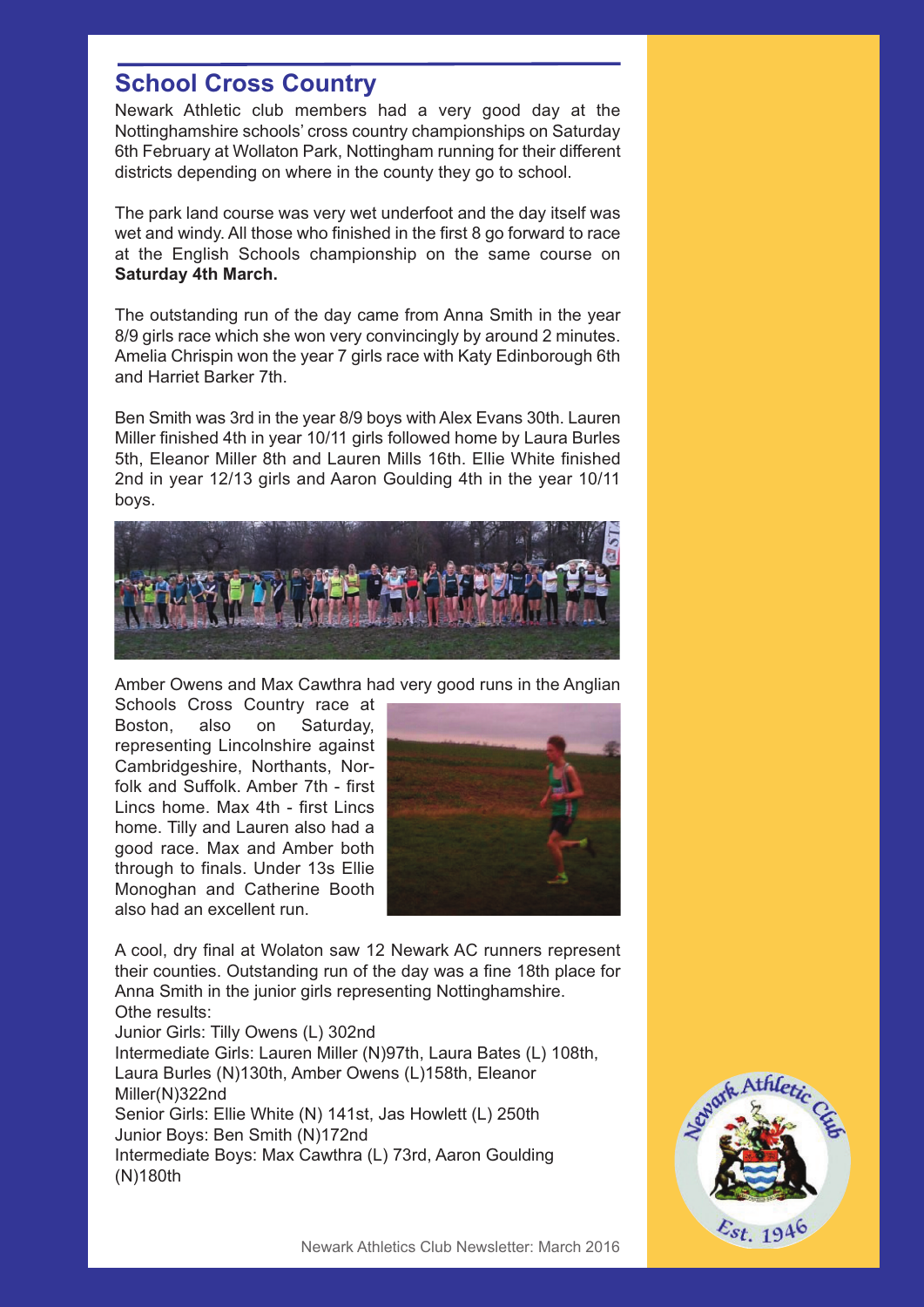### **Primary School Cross Country Relays**

This winter's series of relays produced the closest final in the 8 years' history of the event, held annually at Grove playing fields.

Going into the final race on 1st March, Abbeygates were leading defending champions, Bleasby, by one point with Claypole and Highfields tying for 3rd place.

Bleasby had won the first race, in October, but Abbeygates then won the next 2 races, in November and February, with Bleasby gaining 2nd and 3rd places.

Bleasby had 4 teams for the final race, two of which featured strongly, but it was NAC's member Peter McKee who led in the first leg runners with the fastest time of the day (3.06m). He was closely followed by Alfie Richardson (3.09) of Bleasby Blue team and Lewis Gallooley-Rogers (3.11) of Bleasby Red team (also a club member).

While Bleasby were running their fastest runners on leg 1, Abbeygates had Sam Potts, a year 4 boy, who came in 8th, with the 2nd fastest time for his age, 3.28. Leg 2 saw Violet Roberts of Bleasby Blue produce the fastest time for a year 6 girl, 3.30, which took her team into the lead. Bleasby Red stayed in 3rd place behind Claypole, while Alice Jones moved Abbeygates into 4th place, with 3.32, the second fastest Y6G of the day.

Bleasby Blue maintained the lead for the next 2 legs, while their Red team moved into 2nd place and Abbeygates up to 3rd place. On leg 5 Bleasby Blue moved into the lead, with Freddie Polak producing the fastest time for a year 5 boy of 3.27. Excellent runs by Beth Hamilton and Elliott Havecroft saw Abbeygates move into 2nd place, while Joe Doubell took Barnby Road up to 3rd

Abbeygates had saved their fastest runner, Francis Dermody, for the last leg, while Evie Wicks, a year 5 girl, was starting the final leg for Bleasby Blue with just an 18 second lead. Although Francis gained a few seconds, Evie produced an excellent run with 3.28 - the fastest time of the day for her category, giving her team a 9 seconds win.

Behind these 2, Highfields had moved steadily through the field after lying 17th on leg one, and their 2 fastest runners, Joe Rose and Mason Heppel, brought them up to 3rd place over the last 2 laps. It was interesting to note that the first 3 teams had strong runners on all legs – they were the only teams with all 6 members running below 4.00 minutes.

With Bleasby edging out Abbeygates on the day, it meant that the 2 teams tied for 1st place over the winter series – the first joint winners since the start of the competition. Highfields strong finish ensured that they took 3rd place over Claypole.



Series team result: joint 1st: Abbeygates and Bleasby (37 points): 3rd: Highfields (31); 4th: Claypole (28); 5th: Barnby Road (26); 6th: John Blow (21); 7th Coddington (12); 8th:Blidworth Oaks (3)



Newark Athletics Club Newsletter: March 2016 **Stuart College**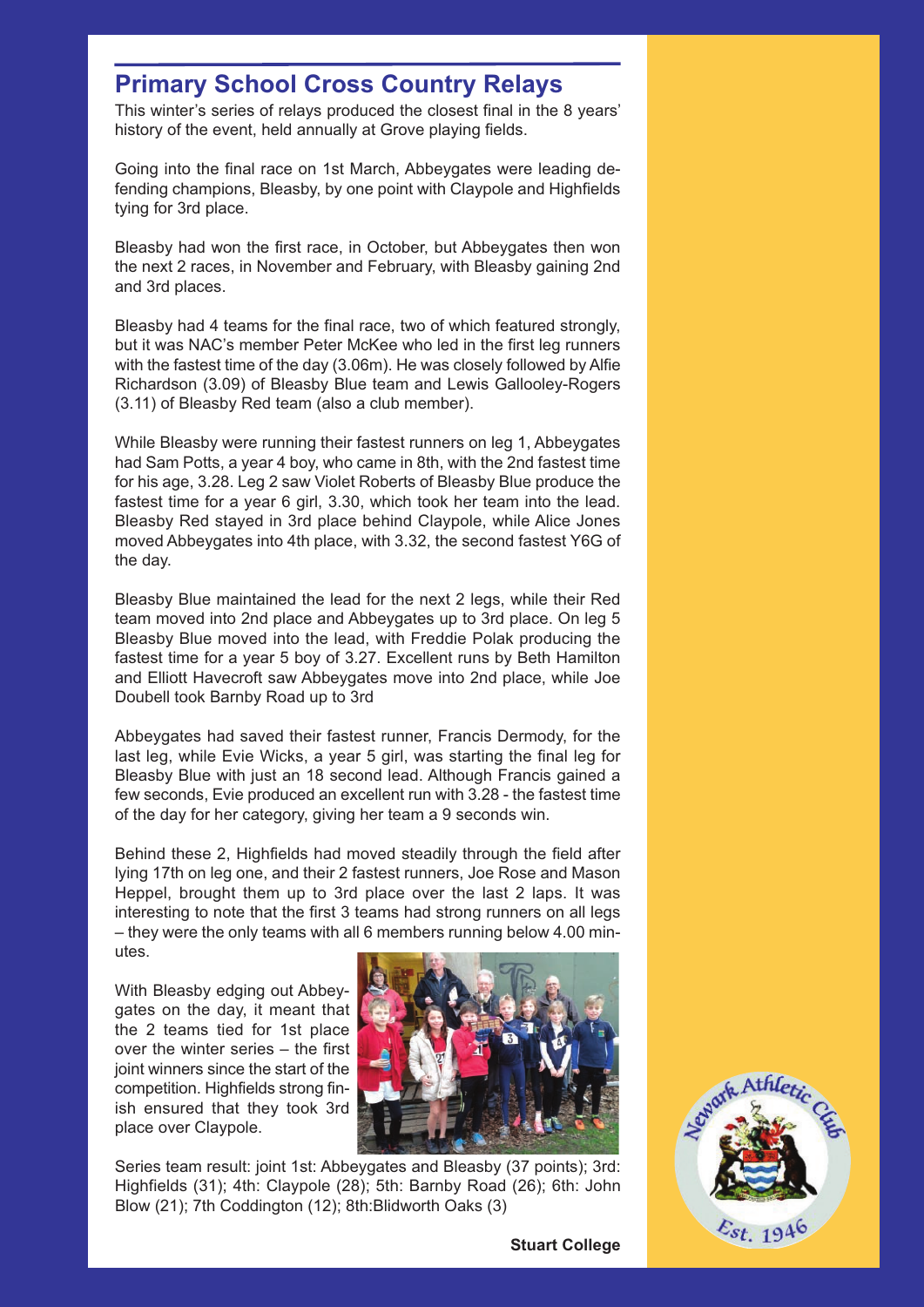### **International Duathlon Success**

On Sunday 14th Feb, Aaron Cain took part in his first ever Duathalon and came away with a victory in the 'Solo Olympic' class with a time of 2 hours 28mins for the 10k run, 40k cycle and 5k run across an undulating course. Aaron had an eary start - up at 3:15am to prepare and says, 'I can't explain how strange a sensation it was trying to run again after spending an hour and twenty minutes on the push bike!



The Duathlon was the first of it's kind to be organised by 'Athletic Initiatives'. They are an organisation that promote athletic sport in the community and also help support potential athletes from underprivileged backgrounds.

There are a handful of events throughout India this year which Aaron hopes to combine competing in alongside a bit of sightseeing. His main goal for this year however is to officially run a sub 40 minute 10K in Newark AC colours

#### **More Tri**

Congratulations to Laura Bates, Lauren Mills, Lauren Miller and Jas Howlett who all recently won their regional qualifying events for the Pony Club's national tri final **Sun13th March**.

### **Baby news!**

RK AC

Congratulations to Mike and Dannielle Beaumont on the safe arrival of their baby and to Grandma and Grandad Mike and Sue.



**Kit**

Order forms for club kit are available in the club hut. We will let you know when the next order date is shortly.

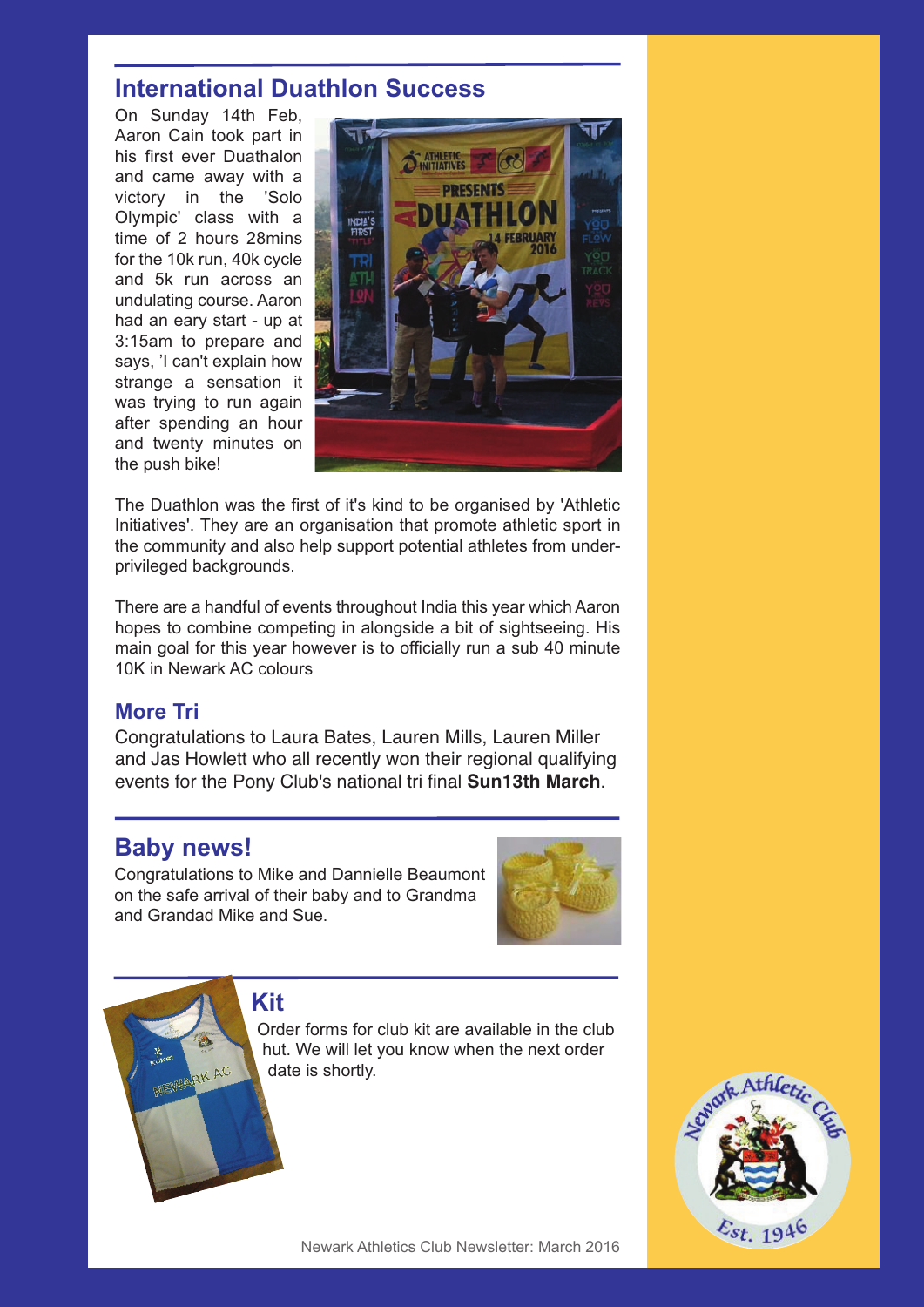### **Track and field competition information for juniors**

#### **Mini League Track and Field**

Mini league track and field is the perfect place to give different events a try for age groups from u9 right through to u17. There is a friendly rivalry between local clubs, but no-one should feel embarrassed about trying something that is new to them: I am particularly keen for all runners to try both throwing and jumping events. Each athlete can choose up to three different events, all you have to do is tell me whether you can make it and which events you would like to take part in. Please contact me, Jeremy Smith, Team Manager (mobile 07899 928497, email jsmith@slrconsulting.com with any queries).

**Saturday 16th April** - Ashfield School **Saturday 7th May** - Harvey Hadden, Nottingham **Sunday 5th June** - Bingham Leisure Centre **Sunday 3rd July** - Harvey Hadden, Nottingam

Further details are also available on www.notts-minileague.co.uk/ where the timetable and event list will also appear.

From these events the team managers will select a Nottinghamshire team that will then compete in an inter-counties event, which provides a very high standard of competition.

#### **Youth Development League (YDL**)

Newark AC is again active in the YDL this year. The YDL provides a slightly higher level of competition than the mini league in track and field for u13 and u15 age groups. Once again, the team manager is Jeremy Smith.

We are in the North and East Division 2 competing with the following clubs:

Daventry AC, Grantham AC, Leicester Coritanian AC, Mansfield Harriers, Nuneaton and Harborough, Sutton in Ashfield

There will be three fixtures this year. Please make sure they are in your diaries as we want to take full teams:

**Saturday 21st May** - Leamington **Sunday 19th June** - Grantham **Saturday 16th July** - Harvey Hadden, Nottingham

The 16th July match is a home fixture so I would be grateful for help from parents in officiating/announcing/compiling results and generally helping: please drop me a line if you are able to help.

**YDL U17-U20** is a composite team of athletes consisting of Worksop, Newark and Retford and this will be our third season together. Peter Fendley of Worksop Harriers is the team manager and his ethos is to put athletes in their specialist events, where possible. If you are interested in competing, please let Peter have your availability and 3 event preferences plus others you might consider peterfendley@outlook.com.

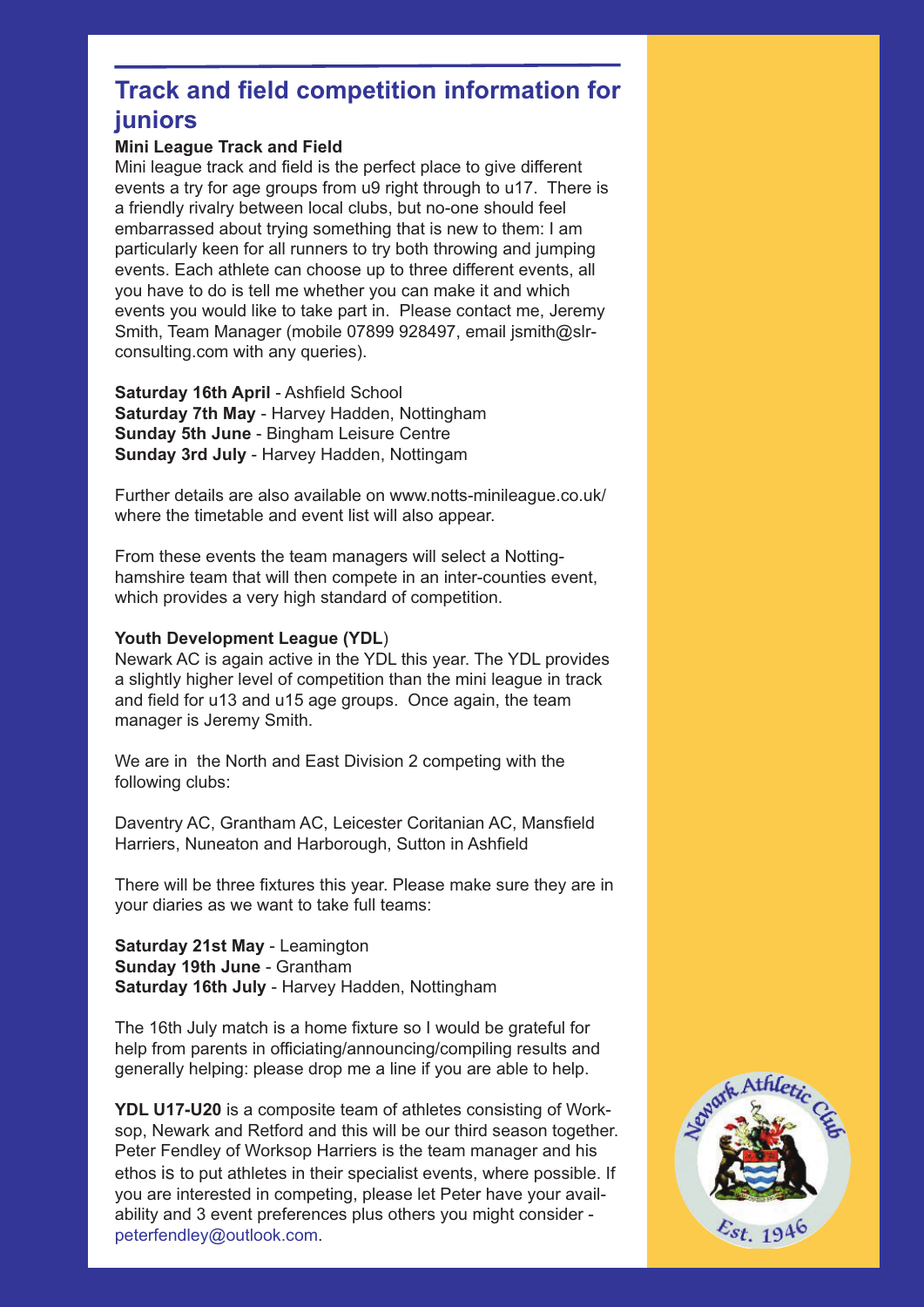### **Gilbert (Bert) Bradshaw Oct 1926 - Feb 2016**

Bert was born near Blackburn and ran regularly in cross country, road and track races, first for Blackburn and later Blackpool and Fylde Athletic club, whose team had several international runners. This is when I first ran against him in a road race at St Helens (Lancashire) in the 1950's when I was running for Wrexham Athletic Club.

He later moved to Nottinghamshire where he ran for Notts AC before joining Newark in 1970 where he became one of the club's veteran runners.

In his earlier career he had a very impressive personal best marathon time of 2 hrs 26 min which he set 60 years ago. He kept a diary of all the miles he ran and in 1998 he ran 440 yds on the Grove track at the end of a Gordon Whelbourn race to complete 100,000 miles of running.

Bert was also an international orienteer and in one year held the Northern, Midland, Southern and British Orienteering titles in his age group.

He was the course director and adviser at the five National cross country championships organised by Newark AC on the Newark showground in the 80's and 90's. He was also an active member of the Newark half marathon committee in its early days.

This gives just a brief outline of a career that lasted until his knee problems caused him to give up running but he continued to keep fit by cycling (a sport he had participated in during his youth). After going into a residential home in Edingley he continued to take an active interest in the success of Newark AC, even being taken to the National Cross country champs in Wollaton Park two years ago.

Those of us who ran with Bert over the years will have a fund of memories of a good friend and a true amateur athlete.

#### **Owen Yeomans**

Despite being a very good athlete and orienteer Bert had another passion which was caving and he was a proud president of the North Pennine club. He has a passage way (Bradshaws Passage) named after him in the longest underground cave system in England.

To re iterate what Owen has said he was a true amateur sportsman.

#### **Gareth Bagguley**

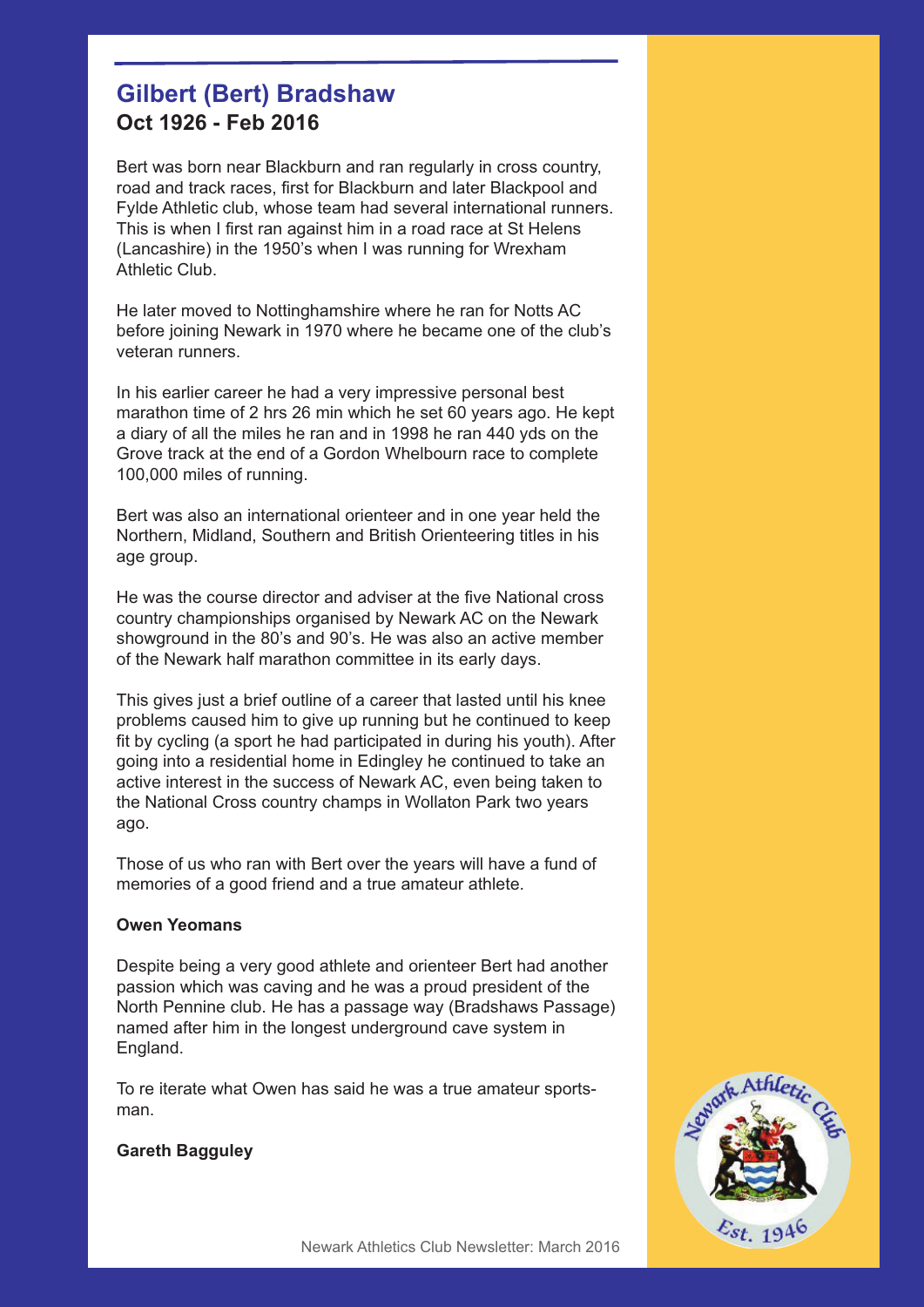### **Dates for your diary**

#### **English Schools Cross Country Champs**

(for qualifying athletes only) **Saturday 5th March** - Wollaton Park

#### **CAU Cross Country Championsips**

(for qualifying athletes only) **Saturday 12th March** - Crofton Park, Birmingham

#### **Notts AAA Summer League**

The Notts Summer League is run over a mixture of road and off-road courses varying between 5 miles and 10K. All races take place on Wednesday evenings at 7.15pm and are open to any club member aged over 16 years. To run, just turn up on the evening, with a club vest. There are two team age groups for male and female - Senior and Vets. There are also individual competitions, however you do have to compete in all 5 fixtures to be eligible for prizes. (Please speak to Gareth Bagguley for more info).

Wednesday 13th April Hexgreave Park **Wednesday 22nd June** Wollaton Park **Wednesday 13th July** Worksop College **Wednesday 3rd August** Teversal (Sutton)

**Wednesday 4th May Mational Water Sports Centre** 

#### **Notts Mini-League Track & Field U11-U17**

**Saturday 16th April** - Ashfield School **Saturday 7th May** - Harvey Hadden, Nottingham **Sunday 5th June** - Bingham Leisure Centre **Sunday 3rd July** - Harvey Hadden, Nottingam

**Saturday 10th September** - Inter-counties - Pingles Stadium

#### **Marathons and other races**

**Sunday 14th August -** Newark Half Marathon & Fun Run www.newarkhalfmarathon.co.uk

**Saturday 23rd April -** Virgin Mini-Marathon **Friday 17th June** - Notts 10 Mile Road Race & 1 Mile Fun Run. **Thursday 30th June** - Holme Pierrepont Grand Prix 10k **Friday 24th July** - Abbey Dash 5k - Newstead Abbey 7.30pm incorporating Notts AAA 5k County Championship **Sunday 25th Sep** - Robin Hood Marathon and Fun Run **Sunday 30th October** - Worksop 1/2 Marathon

#### **County Track & Field Championships**

**Saturday 14th May** - Joint Notts/Derby - Harvey Hadden, Nttm **Sunday 15th May** - Joint Notts / Derby- Harvey Hadden, Nttm

#### **Notts Spring Spruce**

**Saturday 2nd April** - Harvey Hadden www.nottsac.co.uk/